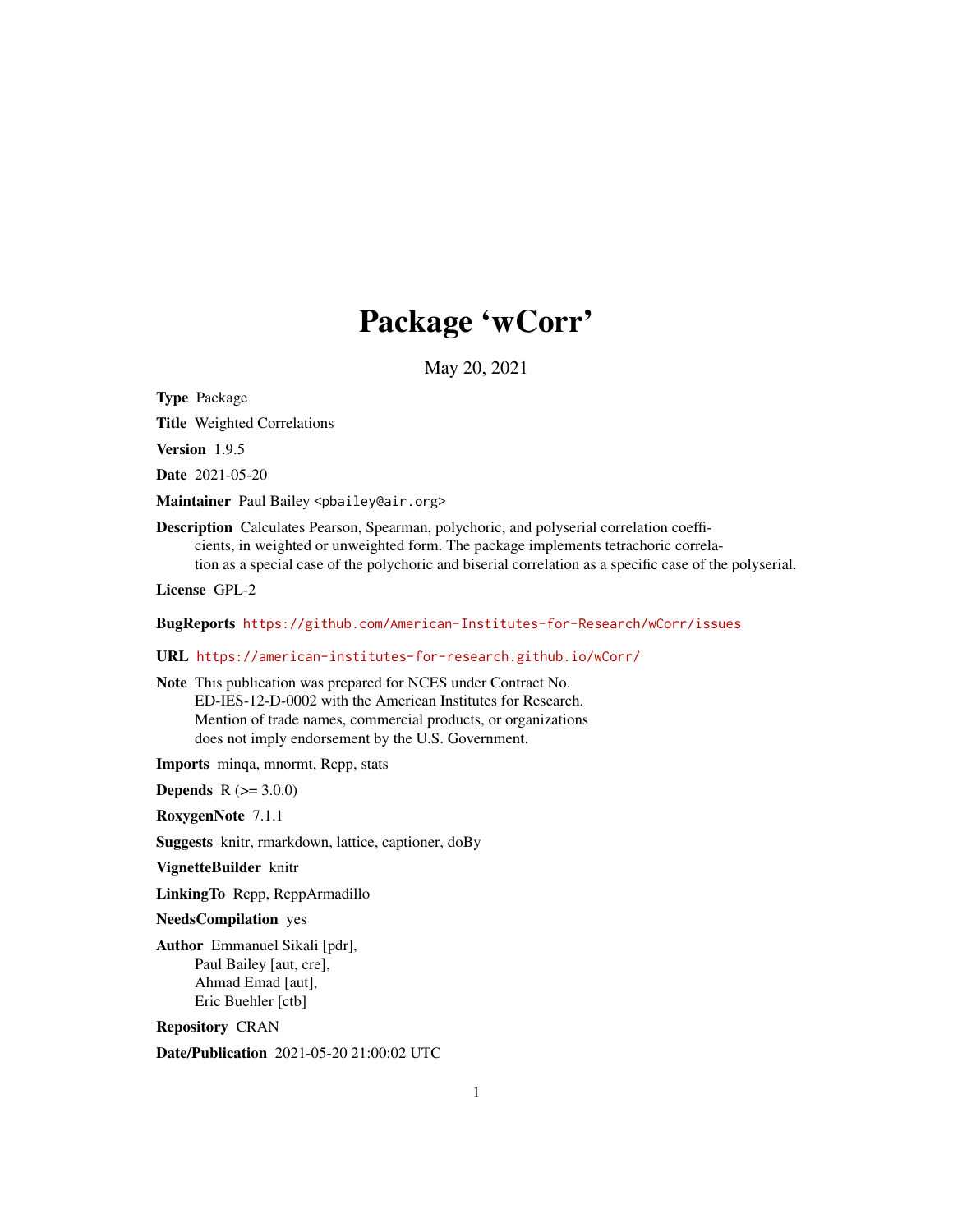# <span id="page-1-0"></span>R topics documented:

# **Index** [5](#page-4-0). The second state of the second state of the second state of the second state of the second state of the second state of the second state of the second state of the second state of the second state of the second

wCorr-package *Computes weighted or unweighted Pearson, Spearman, polyserial, and polychoric correlations coefficients.*

# Description

See [weightedCorr](#page-1-1) for examples.

<span id="page-1-1"></span>

| weightedCorr | Calculates bivariate Pearson, Spearman, polychoric, and polyserial |  |  |
|--------------|--------------------------------------------------------------------|--|--|
|              | <i>correlation coefficients</i>                                    |  |  |

# Description

Calculates bivariate Pearson, Spearman, polychoric, and polyserial correlation coefficients in weighted or unweighted form, on discrete or continuous variables. Also calculates tetrachoric and biserial correlation coefficients as described below.

# Usage

```
weightedCorr(
  x,
 y,
 method = c("Pearson", "Spearman", "Polyserial", "Polychoric"),
 weights = rep(1, length(x)),ML = FALSE,fast = TRUE\lambda
```
# Arguments

| x      | a numeric (or numeric factor in case of polychoric) vector or an object that can<br>be coerced to a numeric or factor vector.                                                                                                          |
|--------|----------------------------------------------------------------------------------------------------------------------------------------------------------------------------------------------------------------------------------------|
| y      | a numeric vector (or factor in case of polychoric and polyserial) or an object that<br>can be coerced to a numeric or factor vector.                                                                                                   |
| method | a character string indicating which correlation coefficient is to be computed.<br>These include "Pearson" (default), "Spearman", "Polychoric", or "Polyserial".<br>For tetrachoric use "Polychoric" and for biserial use "Polyserial". |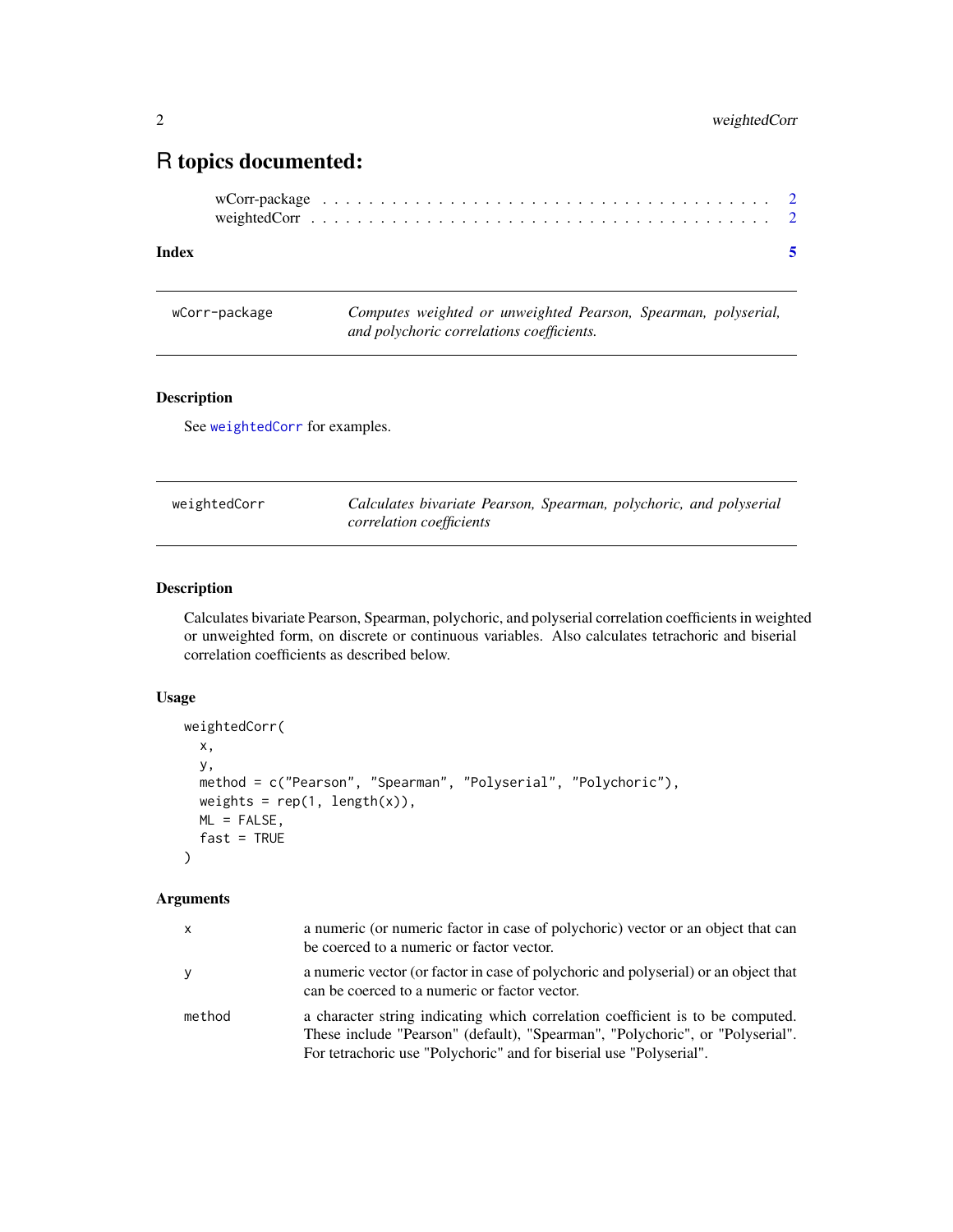| weights | a numeric vector of weights. By default, the unweighted correlation coefficient<br>is calculated by setting the weights to a vector of all 1s.                                                                                                                                                          |
|---------|---------------------------------------------------------------------------------------------------------------------------------------------------------------------------------------------------------------------------------------------------------------------------------------------------------|
| ML      | a Boolean value indicating if full Maximum Likelihood (ML) is to be used (pol-<br>yserial and polychoric only, has no effect on Pearson or Spearman results). This<br>substantially increases the compute time. See the 'wCorr Arguments' vignette<br>for a description of the effect of this argument. |
| fast    | a Boolean value indicating if the Ropp methods should be used. Setting this<br>value to FALSE uses the pure R implementation and is included primarily for<br>comparing the implementations to each other. See the 'wCorr Arguments' vi-<br>gnette for a description of the effect of this argument.    |

#### Details

In case of polyserial, x must be the observed ordinal variable, and y the observed continuous variable. For polychoric, both must be categorical. The correlation methods are calculated as described in the 'wCorr Formulas' vignette.

For Spearman the data is first ranked and then a Pearson type correlation coefficient is calculated on the result. The ranking method gives averages for ties.

The details of computation are given in the 'wCorr Formulas' vignette.

# Value

A scalar that is the estimated correlation.

#### References

Polyserial computation based on the likelihood function in Cox, N. R. (1974), "Estimation of the Correlation between a Continuous and a Discrete Variable." Biometrics, 30 (1), pp 171-178.

Polychoric computation based on the likelihood function in Olsson, U. (1979) "Maximum Likelihood Estimation of the Polychoric Correlation Coefficient." Psyhometrika, 44 (4), pp 443-460.

The weighted Pearson formula appears in many places, including the "correlate" function in Stata Corp, Stata Statistical Software: Release 8. College Station, TX: Stata Corp LP, 2003.

#### See Also

cor

#### Examples

```
# run a polyserial correlation
attach(mtcars)
weightedCorr(gear, x=cyl, method="polyserial")
# weight by MPG
weightedCorr(y=gear, x=cyl, method="polyserial", weights=mpg)
# unweight
weightedCorr(y=gear, x=cyl, method="polyserial")
```
# run a polychoric correlation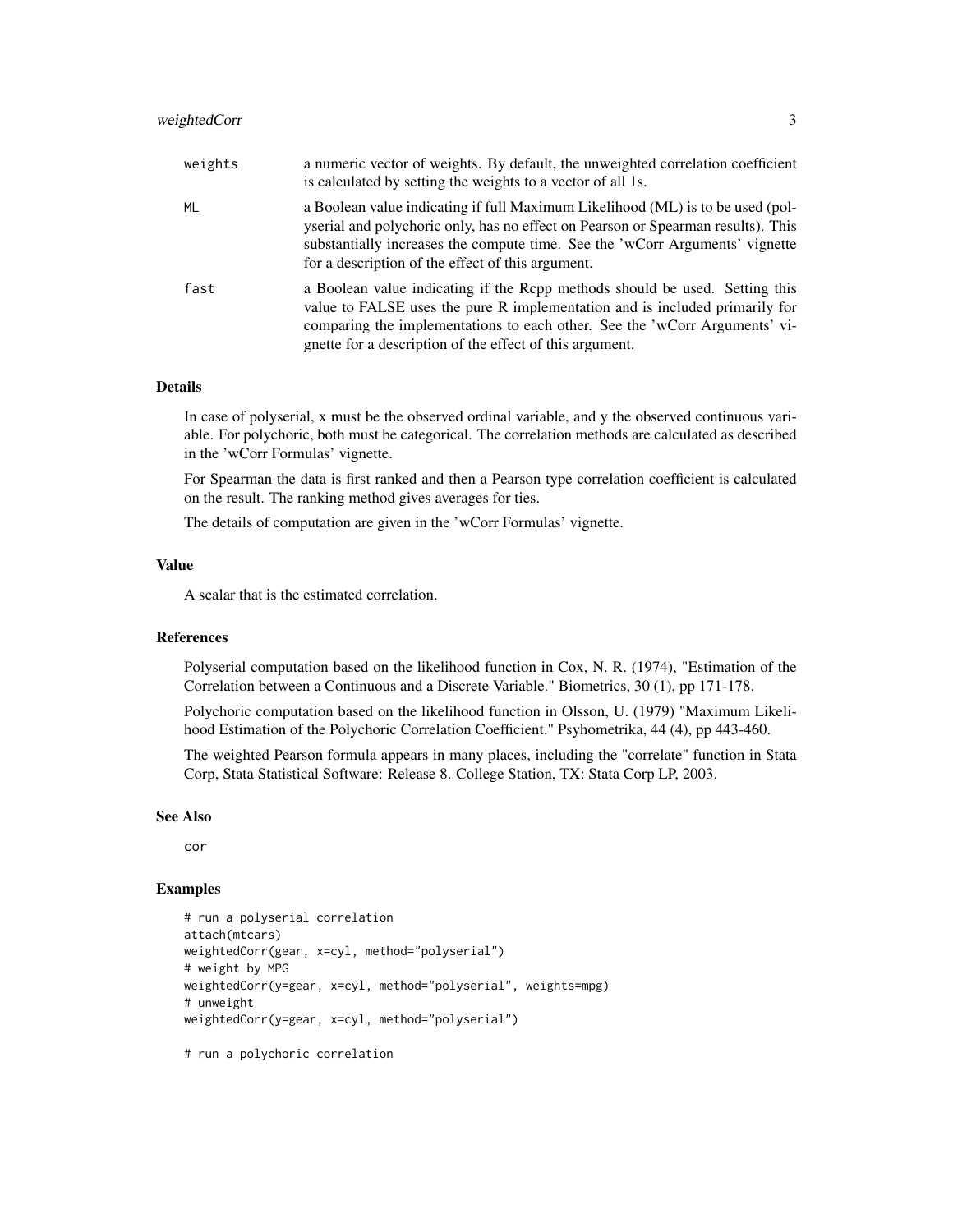```
weightedCorr(gear, x=cyl, method="polychoric")
# weight by MPG
weightedCorr(y=gear, x=cyl, method="polychoric", weights=mpg)
# unwiehgted
weightedCorr(y=gear, x=cyl, method="polychoric")
detach(mtcars)
```